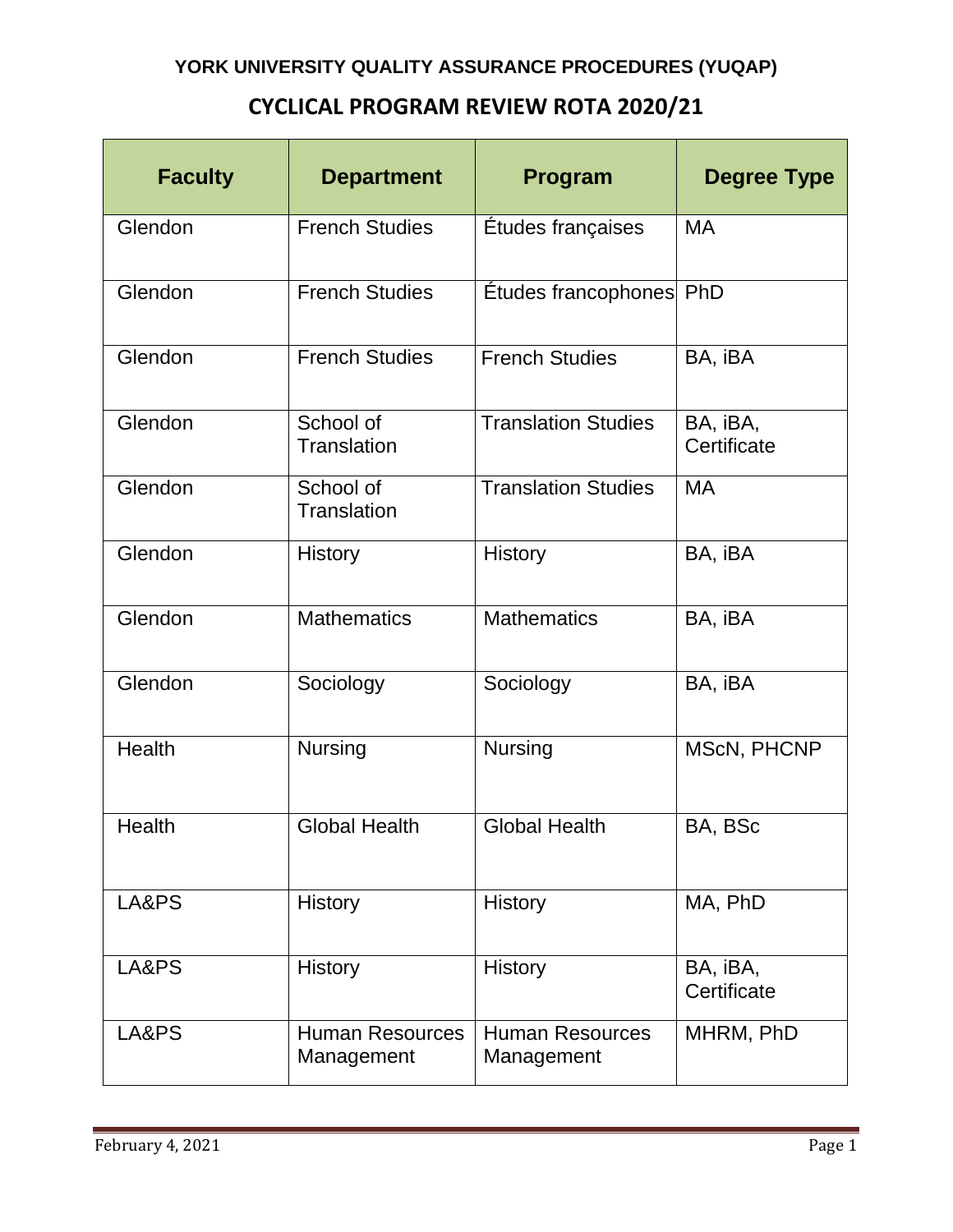## **YORK UNIVERSITY QUALITY ASSURANCE PROCEDURES (YUQAP)**

| <b>Faculty</b> | <b>Department</b>                    | Program                                                                                                                 | <b>Degree Type</b>       |
|----------------|--------------------------------------|-------------------------------------------------------------------------------------------------------------------------|--------------------------|
| LA&PS          | <b>Human Resources</b><br>Management | <b>Human Resources</b><br>Management                                                                                    | <b>BHRM, Certificate</b> |
| LA&PS          | Information<br>Technology            | <b>Information Systems</b><br>& Technology                                                                              | <b>MA</b>                |
| LA&PS          | Information<br>Technology            | Information<br>Technology                                                                                               | BA, BCom,<br>Certificate |
| LA&PS          | Sociology                            | Sociology                                                                                                               | MA, PhD                  |
| LA&PS          | Sociology                            | Sociology                                                                                                               | <b>BA, Certificate</b>   |
| Science        | Mathematics &<br><b>Statistics</b>   | <b>Actuarial Science</b>                                                                                                | <b>BA</b>                |
| Science        | Mathematics &<br><b>Statistics</b>   | Applied<br><b>Mathematics</b>                                                                                           | BA, BSc                  |
| Science        | Mathematics &<br><b>Statistics</b>   | International<br><b>Dual Degree</b><br>in<br><b>Mathematics</b><br>and Statistics<br>(University of<br>L'Aquila, Italy) | <b>BSc</b>               |
| <b>Science</b> | Mathematics &<br><b>Statistics</b>   | <b>Mathematical</b><br><b>Biology</b>                                                                                   | <b>BSc</b>               |
| Science        | Mathematics &<br><b>Statistics</b>   | <b>Mathematics</b><br>for Education                                                                                     | BA, BSc                  |
| <b>Science</b> | Mathematics &<br><b>Statistics</b>   | <b>Mathematics</b>                                                                                                      | BA, BSc                  |
| Science        | Mathematics &<br><b>Statistics</b>   | Mathematics:<br>Applied &<br>Industrial                                                                                 | <b>MSc</b>               |